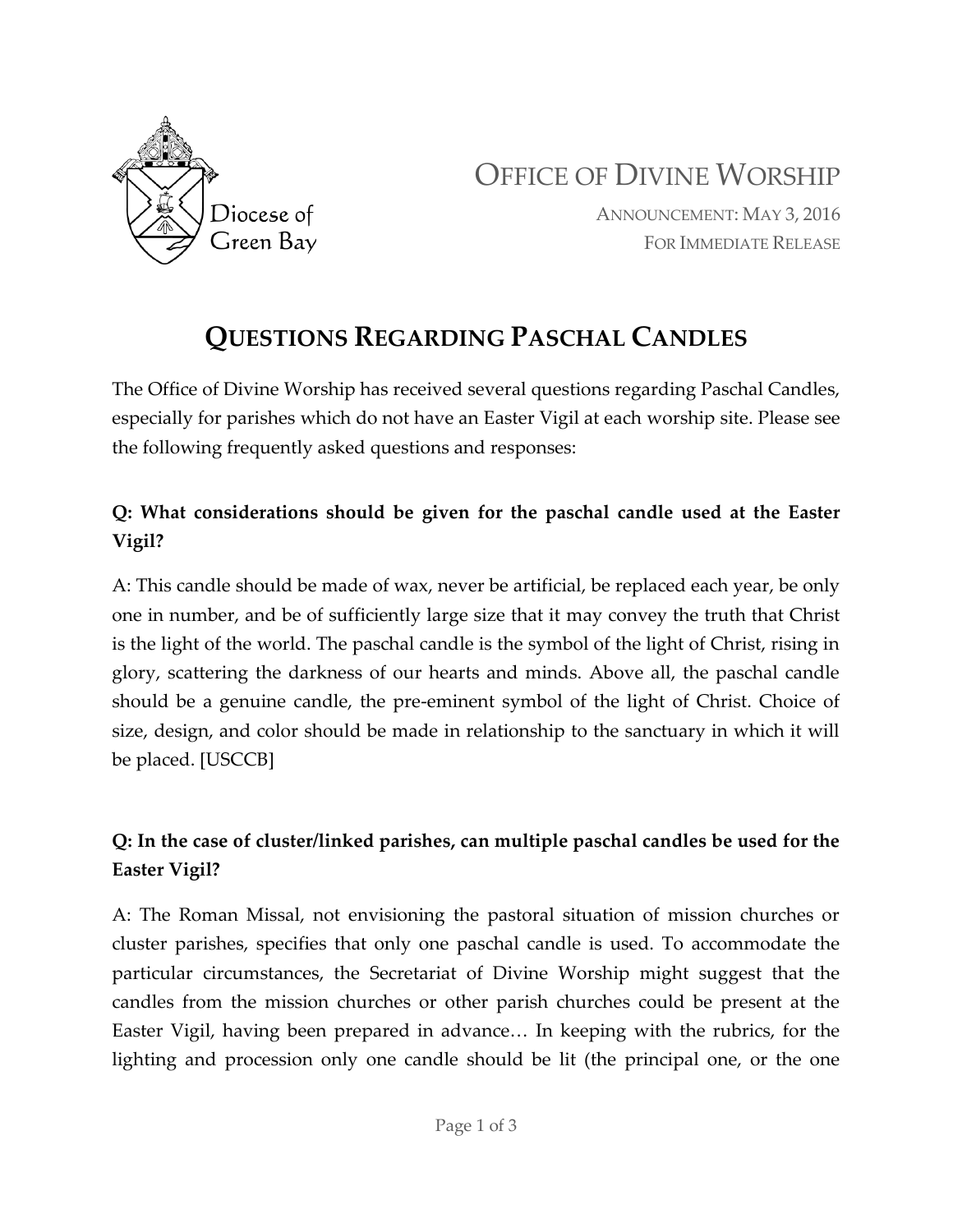which will remain in that particular church). As the other candles in the assembly are lit, the other paschal candles could be lit and held (but not high, in order to maintain the prominence of the one principal candle) by someone at their place in the assembly. Once all the candles are extinguished after the singing of the Exsultet, the other paschal candles are put aside. On Easter Sunday morning, those candles could be taken to each of the missions and carried, lit, in the entrance procession at the first Mass at each church and put in place in the sanctuary. [USCCB]

#### **Q: Is there an alternative if there is no Easter Vigil celebrated locally?**

A: If there is no Easter Vigil celebrated locally, the prepared Paschal Candle may still be carried, lit, in the Entrance Procession on Easter Sunday. Please keep in mind that at the Easter Vigil there is only a blessing of the fire, not of the candle itself. Therefore, there would be no blessing necessary for the Paschal Candle to be used at the site. [ODW]

#### **Q: Where is the paschal candle placed during Easter Time?**

A: The paschal candle has its proper place either by the ambo or by the altar and should be lit at least in all the more solemn liturgical celebrations of the season until Pentecost Sunday, whether at Mass, or at Morning and Evening Prayer. After Easter Time the candle should be kept with honor in the baptistery, so that in the celebration of Baptism the candles of the baptized may be lit from it. In the celebration of funerals the paschal candle should be placed near the coffin to indicate Christ's undying presence, his victory over sin and death, and the promise of sharing in Christ's victory by virtue of being part of the Body of Christ (see Order of Christian Funerals, no. 35). The paschal candle should not otherwise be lit nor placed in the sanctuary outside Easter Time. [USCCB]

### **Questions?**

Please contact the Office of Divine Worship with any questions (see contact information below).